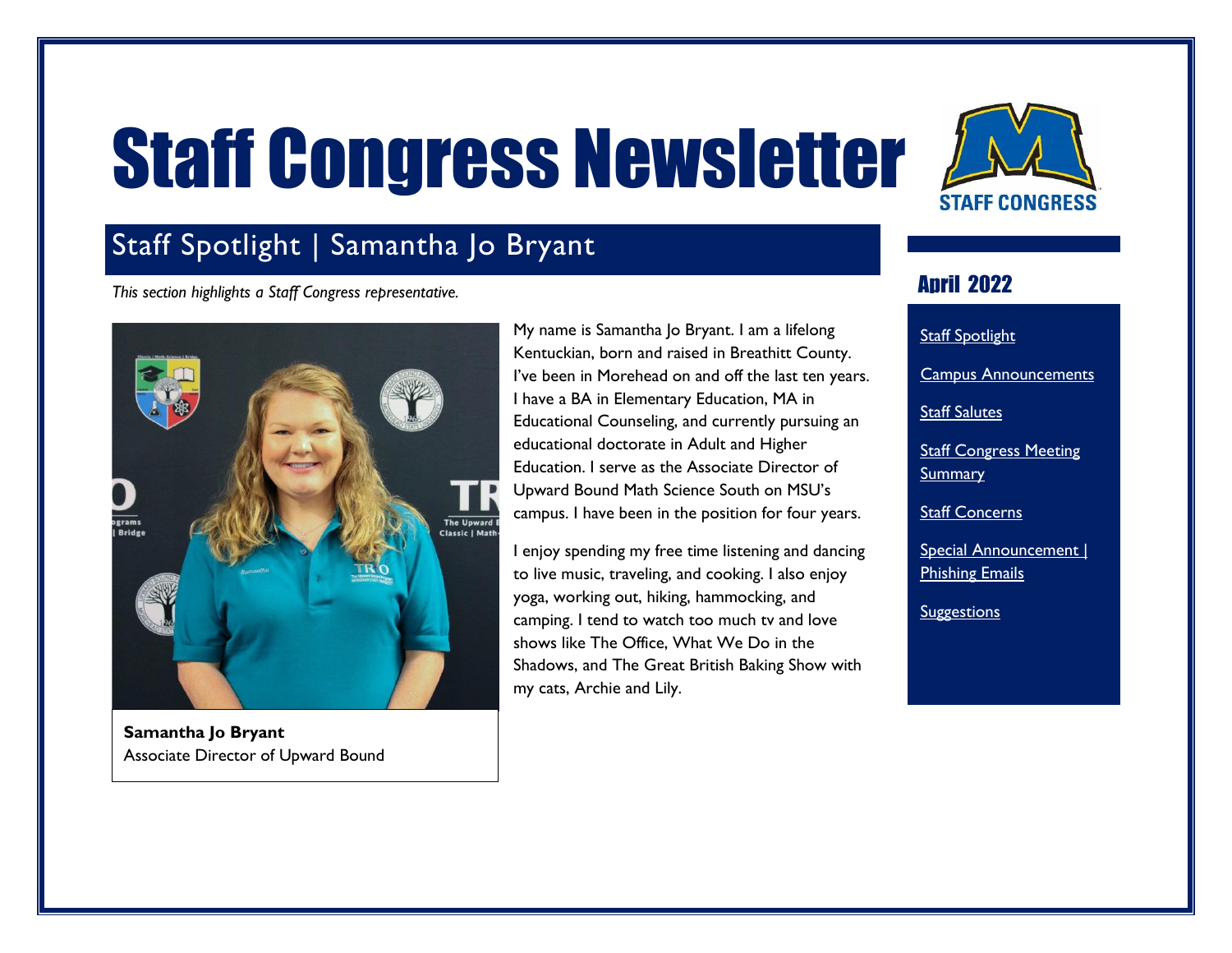### <span id="page-1-0"></span>Campus Announcements

*The following events are scheduled for this month at the Morehead State University residential campus. If you have announcements that you would like to share with the MSU Staff community, please send them to [x.scott@moreheadstate.edu.](mailto:x.scott@moreheadstate.edu)* 

#### Employment Opportunities

In an effort to help fill open positions at MSU, we request that you view and share the employment opportunities with your peers and associates. Job postings can be found on the [MSU PeopleAdmin](https://moreheadstate.peopleadmin.com/) site.

#### President's Spring Concert on the Lawn

The President's Spring Concert on The Lawn is scheduled for Thursday, April 14 from 4:30 – 6 p.m. at Matthews Outdoor Performance Area in front of the Adron Doran University Center. The concert will showcase the talents of the MSU Percussion Ensemble and MSU Steel, directed by Dr. Ben Cantrell.

The event is free and open to the public.

#### Annual Spring Gala

Morehead State University invites you to experience the [2022](https://alumni.moreheadstate.edu/s/1869/18/interior-col.aspx?sid=1869&gid=2&pgid=531)  [Spring Gala!](https://alumni.moreheadstate.edu/s/1869/18/interior-col.aspx?sid=1869&gid=2&pgid=531) Guests will enjoy a reception featuring hors d'oeuvres, wine, cocktails and a silent auction, followed by dinner, a show, dessert and dancing!

- [RSVP Deadline:](https://alumni.moreheadstate.edu/s/1869/18/interior-col.aspx?sid=1869&gid=2&pgid=531) Friday, April 15.
- Saturday, April 30 at 6pm

#### Build-a-Bed

Education Services is hosting **Build-a-Bed** on April 23rd at the [Peddler's Mall](https://goo.gl/maps/BsMqx7N8bHL2FK1C7), providing beds to 155 children. Volunteers are encouraged.

#### Employee Performance Evaluations Due

Annual employee performance evaluations are due on April 30th.

#### Annual Employee Appreciation Event

May 17th is the annual Employee Appreciation event outside of Fields Hall. A reminder will be sent later this month.

#### Learning Café | Help Student Workers Shine

This workshop will give you tools to help your student worker be successful. You'll be able to help them feel appreciated and valued, provide outstanding customer service, and thrive in their career preparation. April 26th at 8:30am. [Register for Learning Café](https://outlook.office365.com/owa/calendar/LearningCaf@moreheadstateedu28844.onmicrosoft.com/bookings/s/BFQfypOsvUON_J14yS_XLg2)  **[Seminars](https://outlook.office365.com/owa/calendar/LearningCaf@moreheadstateedu28844.onmicrosoft.com/bookings/s/BFQfypOsvUON_J14yS_XLg2)** 

#### Learning Café | Wellness Portal Overview

This workshop will provide an overview of the new Wellness Portal. April 19th & 26th at 2pm. Register for Learning Café **Seminars**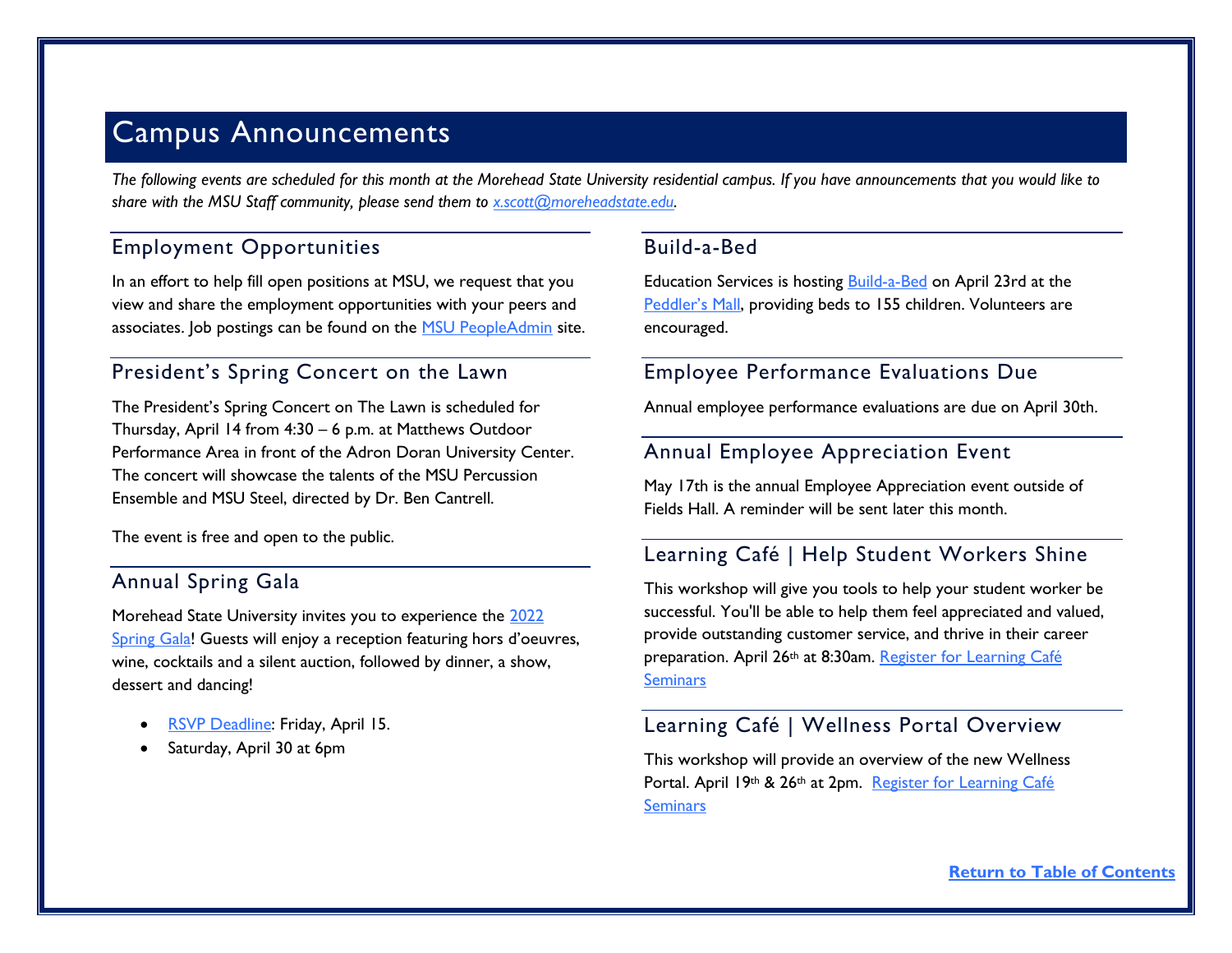## <span id="page-2-0"></span>Staff Salutes

*No salutes were submitted for this month. If you know of a worthy candidate, you can submit your suggestion on the [Submit a Staff Salute](https://www.moreheadstate.edu/Leadership/Staff-Congress/Submit-a-Staff-Salute) page*

## <span id="page-2-1"></span>Staff Congress Meeting Summary

In this section, we summarize the reports from the Staff Congress monthly meeting.

- The May Staff Congress meeting will be held in-person. Location will be communicated to Staff Congress representatives and guests via email.
- PG-48 was approved by the Board of Regents, replacing the monthly cap for leave balance to an annual cap. This change will take effect on July 1st.
- The Credentials & Elections (C&E) committee sent out a call for nominations for new Staff Congress representatives. Despite nominations, areas 1, 2, and 5 remain short by 1 nominee each. C&E chair, Toni Hobbs requested nominations from Staff Congress to fill these vacancies.
- Motion to consider changing Staff Congress titles from Chair/Vice-Chair to President/Vice-President was approved.
- Motion to post a resolution to condemn Russia's attack on Ukraine was approved.
- Lora Pace read a statement about the [Complete College America](https://completecollege.org/) and the [Kentucky Purpose First](https://completecollege.org/kentucky-purpose-first/) initiative.
- <span id="page-2-2"></span> The Board of Regents Report:
	- o Approved an updated budget.
	- o Audited WMKY and Athletics. Both came back clean.
	- o Approved tuition and fees for the 2022/2023 fiscal year.
	- o Implemented PG-48.
	- o Approved the 3% compensation plan.
	- o Raised entry pay levels for Faculty and Staff positions.
- Office of Human Resources (OHR) report:
	- o Farmer's Market will return to campus in June.
	- o Performance Evaluations are due on April 30th.
	- $\circ$  The May 15th one-time stipend is nearly ready.
	- o OHR is starting new year PAR's.
		- PAR training is scheduled for representatives in academic colleges and Academic Affairs.

**[Return to Table of Contents](#page-0-1)**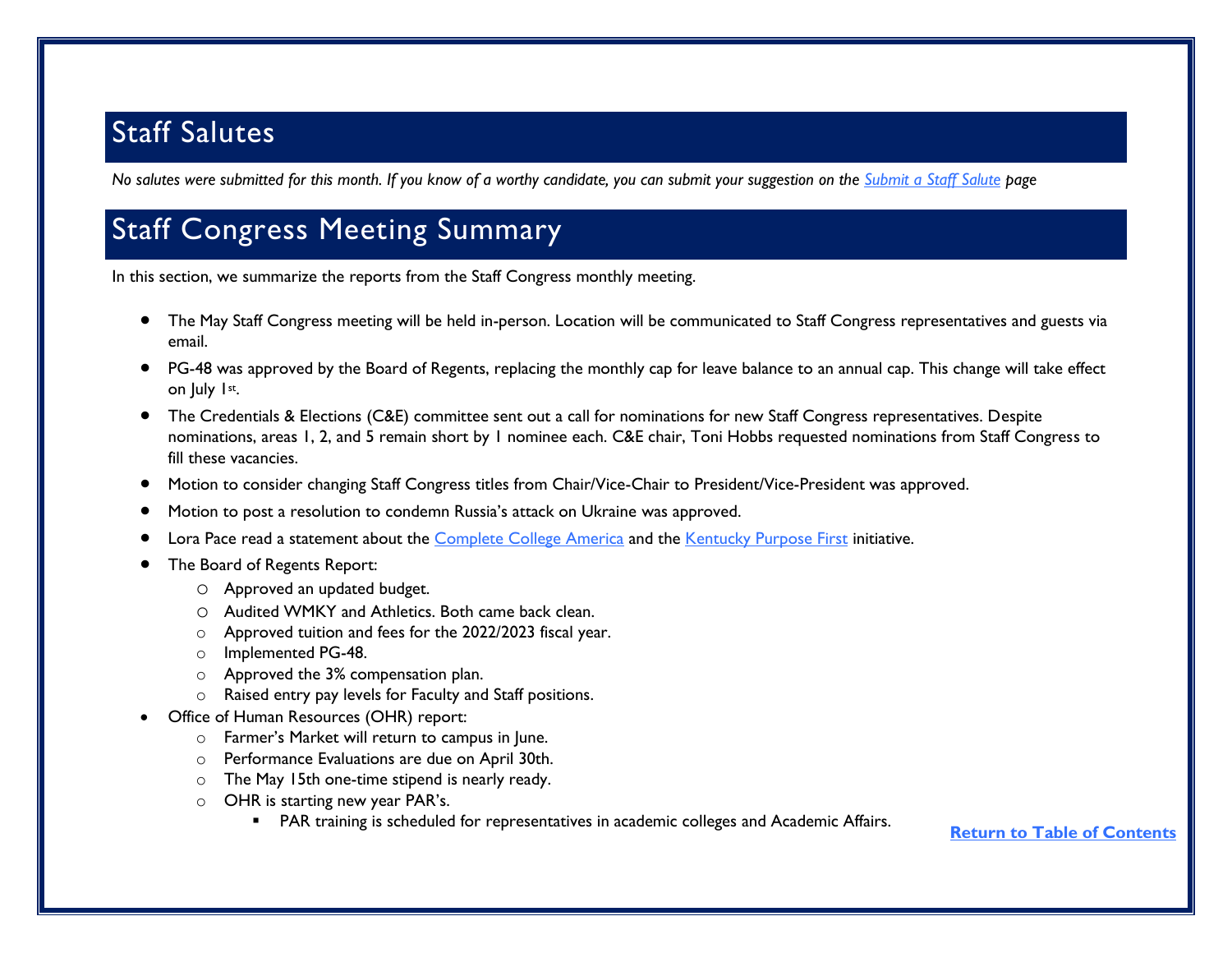- o Please help share job vacancies.
- Cabinet Report:
	- o May 14 is Commencement.
	- o April 21-23 is SOAR.
	- o Cabinet is confident that MSU will be able to create a new Science building with the new budget.
	- o MSU will likely receive \$35 million (\$17 million/year) for asset preservation funds, which will be used to maintain academic buildings and dormitories.
	- o The compensation grade scale will be increasing by 1%. Anyone hired full time after September 1, 2021, will receive a 3% increase in salary as of June 30, 2022.
	- o Compensation floor will increase for faculty.
	- o Tuition will increase by 1.75%.
	- $\circ$  Board approved removal of asset preservation fee, charged to students (\$2.50/credit hour).
	- o Housing rates increased for Andrews and Thompson Hall dormitories.
- Faculty Senate Report:
	- o MSU salaries are not competitive.
	- o Faculty Senate produced a resolution supporting Ukraine.
	- o Some Faculty felt that Title IX training happens too often. We should consider the efficacy vs the cost of this training.
	- o There was a concern about search committees and confidentiality agreements that the additional layer of protection is redundant, as we have PAC and training covering the agreements.

**[Return to Table of Contents](#page-0-1)**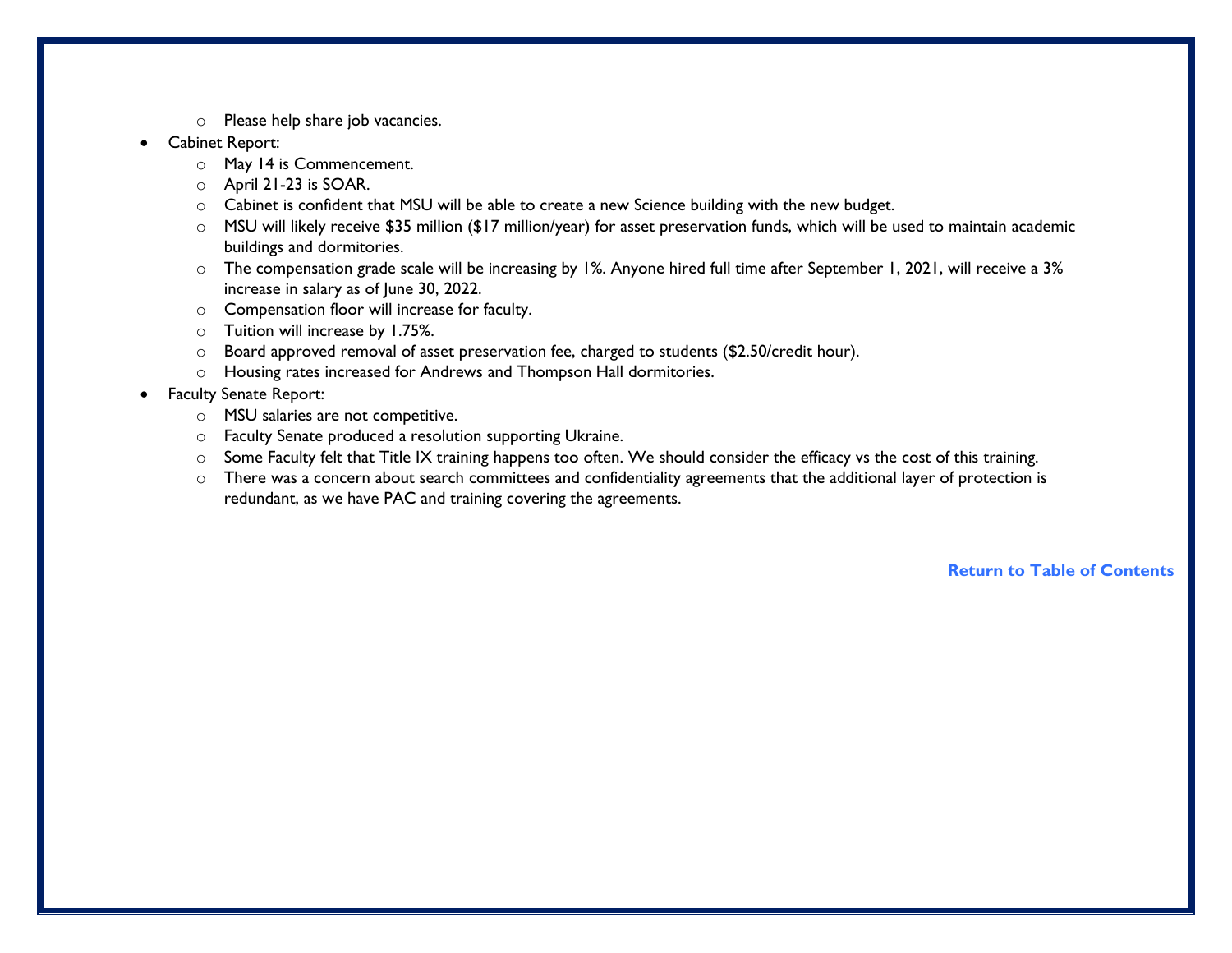# Staff Concerns

| <b>Comment/Concern</b>                                                                                                                                                                                                                                                                                                                                                                                                                                                                                                                                                                                                                                                                                                                                                                                           | <b>Response</b>                                                                                                                                                                                                                                                                                                                                                                                                                                               |
|------------------------------------------------------------------------------------------------------------------------------------------------------------------------------------------------------------------------------------------------------------------------------------------------------------------------------------------------------------------------------------------------------------------------------------------------------------------------------------------------------------------------------------------------------------------------------------------------------------------------------------------------------------------------------------------------------------------------------------------------------------------------------------------------------------------|---------------------------------------------------------------------------------------------------------------------------------------------------------------------------------------------------------------------------------------------------------------------------------------------------------------------------------------------------------------------------------------------------------------------------------------------------------------|
| I'm curious if it would even be possible to offer professional<br>development courses that help us deal with stress.<br>Additionally, could we require those who have been written<br>up to take one or more professional development courses?<br>Maybe this would prevent them from being repeat offenders?<br>Seems like there are some staff who can "get away" with<br>anything and it would be nice (if they are not fired) that they<br>might have to take extra steps to ensure their behavior is<br>kept in check. Everyone around them suffers when that<br>person only receives a write up. There are some who will<br>"behave" for a while and then once they think no one is<br>looking, they can repeat their behavior. - From one of those<br>suffering at the exposure of a disgruntled coworker. | The Office of Human Resources is working with <b>Employee Assistance</b><br>Program (EAP) about scheduling workshops for our monthly learning cafes.<br>The topics we have asked for are stress management, emotional wellbeing,<br>and financial wellbeing. There is also programing through EAP for free<br>programs offered through Anthem. Employees having issues or concerns<br>with other employees should express those concerns to their supervisor. |
| https://www.cbsnews.com/news/great-resignation-job-quits-<br>january-bad-pay/?ftag=CNM-00-<br>I0aab6a&linkId=155613153&fbclid=IwAR1zRsmShH6 RI4auG<br>w-IADAdtEpAVQJZY7yX59bFbK3MO2PKuZf7ShUzgE Pay<br>is definitely an issue, but there are other considerations to be<br>taken into account as well.                                                                                                                                                                                                                                                                                                                                                                                                                                                                                                           | Thank you for you input, the above link has been sent to Staff Congress<br><b>Executive Council for review.</b>                                                                                                                                                                                                                                                                                                                                               |
| The service from Commonwealth for our network printers<br>has been terrible. We have to wait days after reporting the<br>trouble for someone to even come to look at our machine.<br>Why is the University getting such poor service?                                                                                                                                                                                                                                                                                                                                                                                                                                                                                                                                                                            | Members of the Staff Congress Staff Concerns Committee have been in<br>contact with Commonwealth Services employees and have been told that<br>staffing is down, and that they are working on service calls as quick as they<br>can.                                                                                                                                                                                                                          |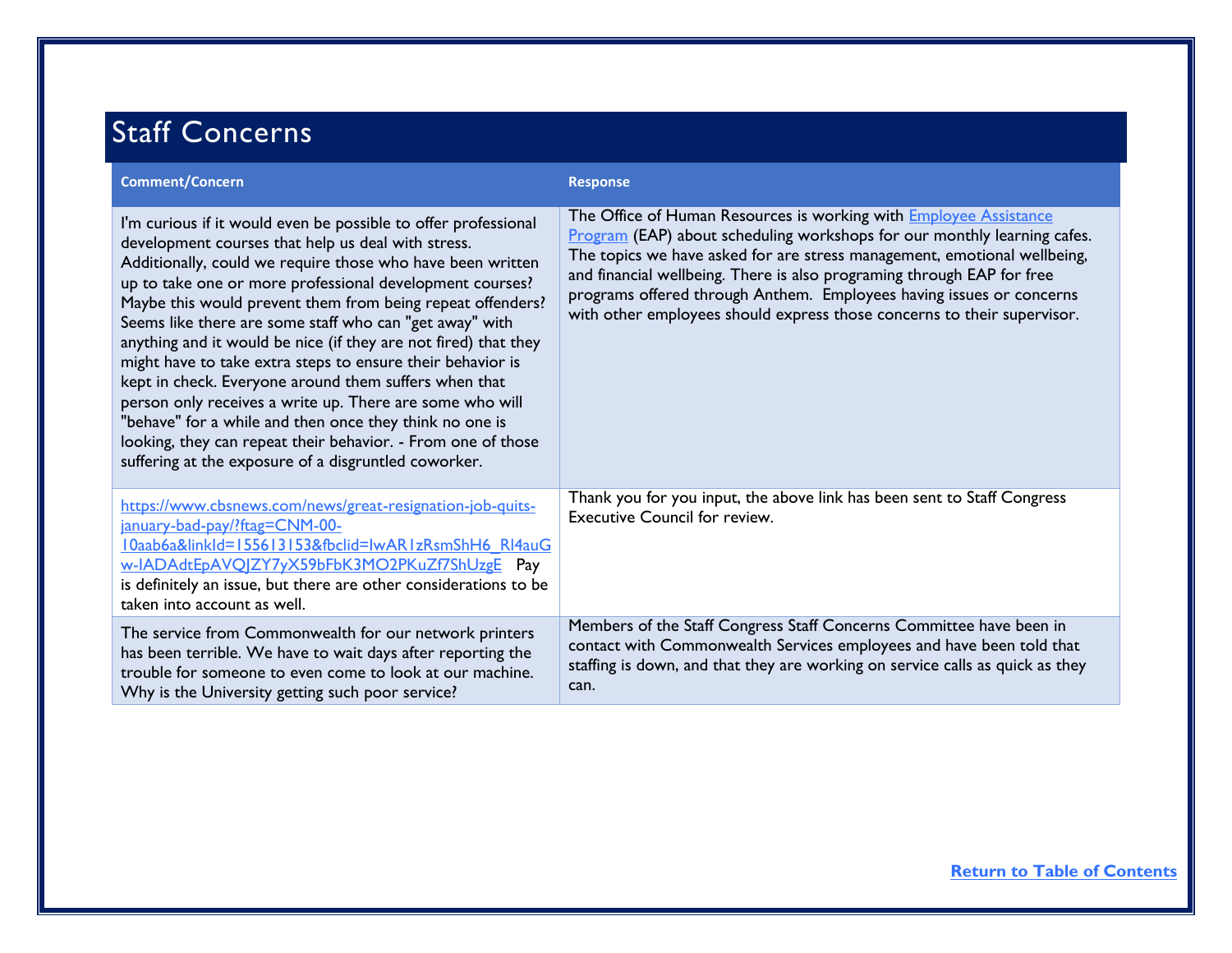## <span id="page-5-0"></span>Special Announcement | Phishing Emails

*Recent headlines remind us that cyber-attacks are an ongoing concern. Such attacks include phishing emails designed to trick you into visiting malicious* sites or downloading malware used to steal data and damage our networks. This reminder sets out general guidance on how to protect yourself, *your family and MSU against such malicious emails. You are our first and last line of defense against cyber-attacks. Thank you for your diligence.*

#### DO NOT

- DO NOT open any suspicious email based on the Subject or Sender—delete it before you open it.
- DO NOT reply to, open attachments from, or click on URLs from unknown and untrusted sources.
- DO NOT use your MSU email address for personal communications.
- DO NOT ever send personal/sensitive information via email—e.g., passwords, credit card number, social security number, or account number.

#### DO

- DO check for misspellings, grammatical errors, and abnormal spacing that may be indicative of a phishing email.
- DO check links by using your mouse to hover over the hyperlink to determine if the URL makes sense with the sender—e.g., matching the sender name to the URL; whether there's a foreign name or location in the URL.
- DO report any suspicious emails—even if you're not sure— Right click on the email, Go to "Security options" and choose "Report phishing."
- DO use common sense—if it doesn't look right, trust your judgment.

#### RED FLAGS

- Does the email ask for any sensitive/personal information (password, credit cards, SSN, etc.)?
- Does the email ask for sensitive information about others?
- Does the email ask you to immediately act or open an attachment to avoid account closure?
- Does the hover-text link match what's in the text?
- Does the address in the 'To' field match the sender of the email?